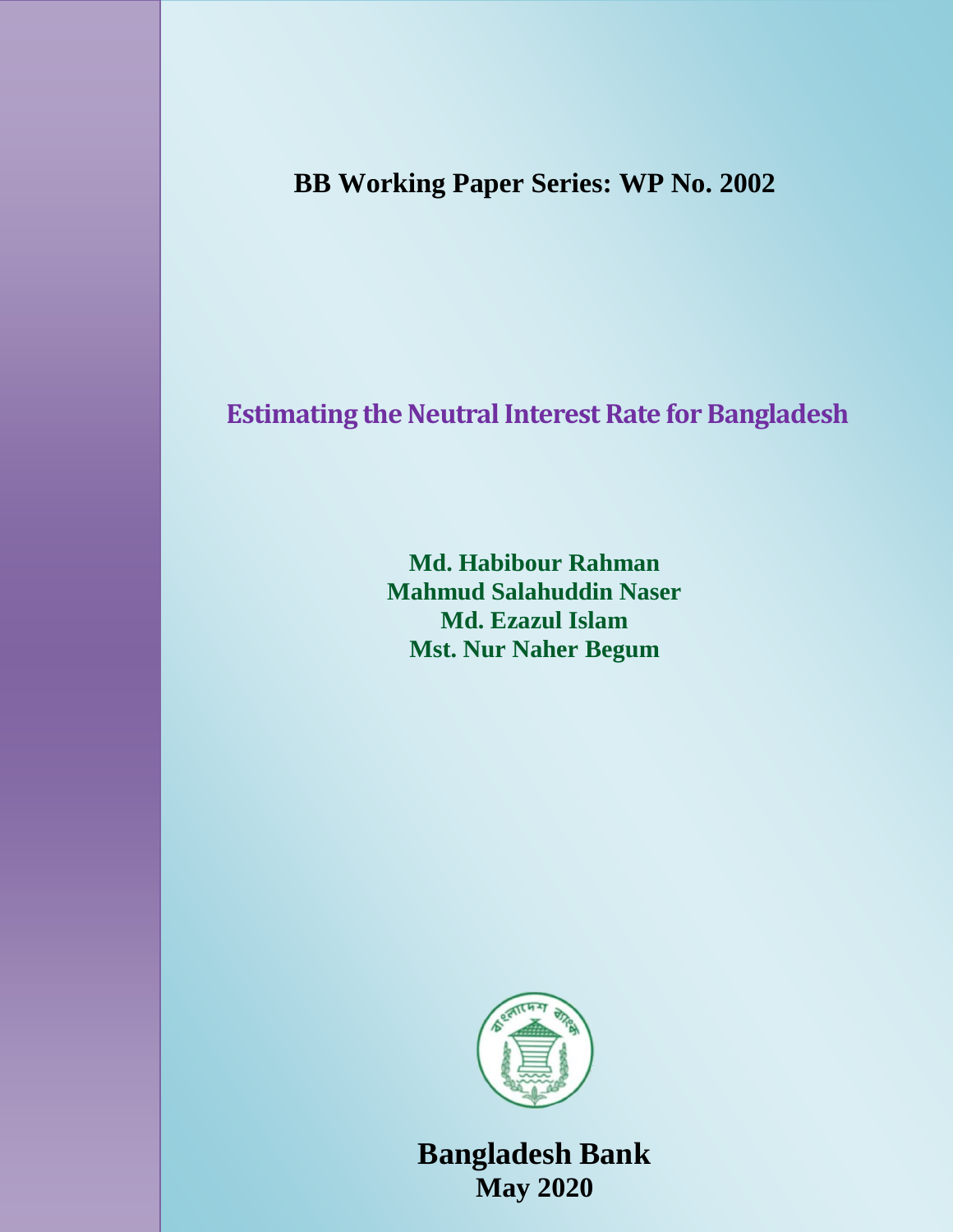## **Estimating the Neutral Interest Rate for Bangladesh**

Md. Habibour Rahman Mahmud Salahuddin Naser Md. Ezazul Islam Mst. Nur Naher Begum<sup>1</sup>

#### **Abstract**

The Neutral Interest Rate (NIR) is the unobservable real interest rate expected to prevail when GDP is growing at its trend rate and inflation is at central bank"s target. The NIR provides policy-makers with an indicative benchmark, by telling them whether a given level of the interest rate is higher or lower. Moreover, it indicates of the level of real interest rates where monetary policy is neither contractionary nor expansionary. The concept of NIR has recently received much attention as it yields important information about the stance of monetary policy. Many central banks estimate it for setting the policy rate to preserve price stability. This paper estimates NIR for Bangladesh for the period July 2008-June 2018 applying historical averaging and statistical filtering of time series data (Hodrick-Prescott filter) estimation techniques for different real interest rates such as repo, reverse repo, 30-day Bangladesh Bank bill, 91-day treasury bill, call money, bank deposit, bank lending, 5-year treasury bonds and 10-year treasury bonds. The paper finds that the estimated NIR based on real repo rate for Bangladesh lies in a range of 0.94% to 2.87% for the period under review. Taking the estimated NIR into consideration, the paper found that the monetary policy stance was largely accommodative rather than antiinflationary. However, NIR is coming down in recent years; therefore lowering the monetary policy rate is very consistent with the economic situation of the time.

Keywords: *neutral interest rate, real interest rate, monetary policy stance.*

JEL classification: *E32, E43, E52*

## **1. Introduction**

 $\overline{a}$ 

Interest rates are the tool of choice for economists and practitioners when influencing economic activities and the conduct of monetary policy. Low-interest rates are considered to be stimulating economic activities and high rates restraining it. But how do one measure whether the prevailing interest rate is high or low in the absolute sense? To answer this question, it is useful to consider the concept of the "neutral interest rate" introduced by Wicksell in 1898 and fully integrated into modern macroeconomies by Woodford in 2003. Wicksell argued that it is not a high or lowinterest rate in the absolute sense that influencing the demand for productive resources like labour, land, and so indirectly as determining the movement of prices. As a result, what matters is not the absolute level of the current interest rate, but its level relative to the neutral interest rate. Now the question is what is the neutral interest rate? The neutral interest rate (NIR, henceforth) is the real short-term interest rate expected to prevail when GDP is growing at its trend rate (output equaling or converging to its potential), and inflation is at central bank"s target. The NIR corresponds to the concept that there exists some unobservable real interest rate, which,

<sup>&</sup>lt;sup>1</sup> The authors are from Chief Economist's Unit and Research Department of Bangladesh Bank. The authors are grateful to Dr. Md. Habibur Rahman, Executive Director, Bangladesh Bank for suggesting new explorations that led to a better understanding of the findings of the study. However, the views and opinions expressed in the paper are those of the authors and do not reflect the position of Bangladesh Bank. Comments and suggestions are welcome by the authors and may be forwarded to salahuddin.naser@bb.org.bd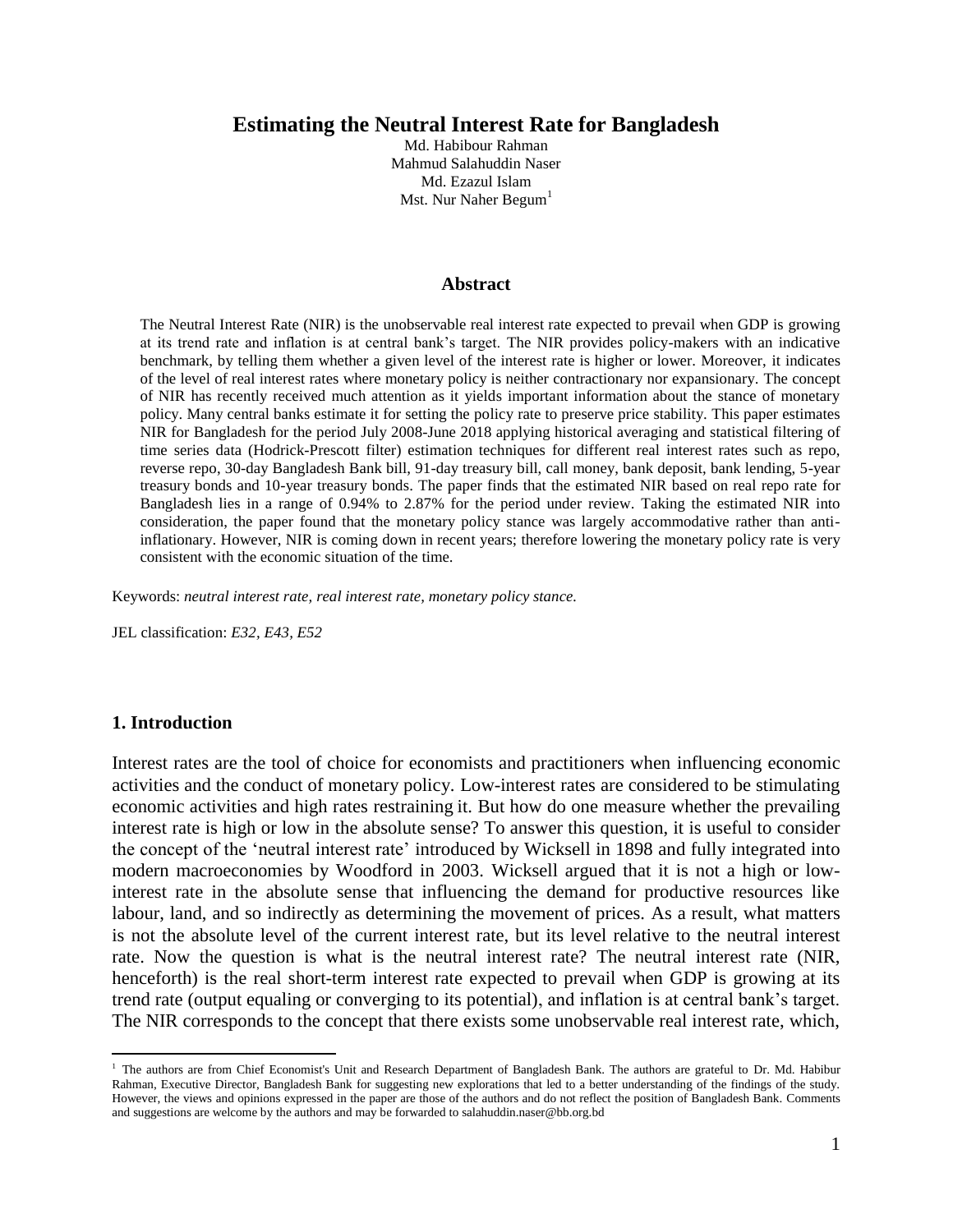in the absence of frictions, equilibrates demand and supply conditions of the aggregate economy. In that sense, the NIR is also referred to as the equilibrium interest rate.

The NIR could be informative for policymaker as a:

- i) reference point for interest rates set by central banks;
- ii) basis for long-term fiscal sustainability calculations;
- iii) benchmark for growth estimates; iv) measure for projecting long-term rates in financial markets.

The rate provides a broad indication of the level of real interest rates where monetary policy is neither contractionary nor expansionary. In this sense, a neutral real interest rate can be thought of as a benchmark, where a contractionary real interest rate is sometimes referred to as "above neutral', and a stimulatory real interest rate is 'below neutral'. The gap between the current real interest rate and the neutral real interest rate can be thought of as a rough measure of the monetary policy stance.

The NIR provides policy-makers with an indicative benchmark, by telling them whether a given level of the interest rate is higher or lower. However, it does not tell the policy-maker the exact level at which to set interest rates. To decide on the appropriate interest rate setting, the policymaker needs to decide how expansionary or contractionary monetary policy needs to be, and for how long that stance needs to be maintained. These decisions will depend on several factors such as the policy-makers assessment of the

- i) strength and persistence of the inflationary pressure that they are trying to offset. Generally, stronger and more persistent inflationary pressures will lead to higher interest rate settings;
- ii) preferences regarding the trade-offs between deviations of inflation from the target and;
- iii) volatility in other economic variables, such as output or the real exchange rate.

As the NIR is not directly observable, it must, therefore, be derived from real interest rate data, with all the uncertainty that entails. Another difficulty is that the neutral real interest rate varies for the different period of time. It is also changed for a different economic situation. Now, if the neutral interest rate cannot be observed how one can tell whether the market interest rate is above or below the neutral rate? There are many methods (structural model, filtering, and historical average) that are generally employed to estimate the NIR. Many central banks estimate it for setting the policy rate to preserve price stability. To the best of our knowledge, no study was found regarding the estimation of the NIR for Bangladesh. In this backdrop, this paper attempts to estimate the NIR for Bangladesh, probably for the first time, by employing two different methods such as historical average and Hodrick-Prescott (HP) filter methods as these are most popularly used techniques and easy to estimate.

Besides this introduction, this article is structured as follows. Section 2 presents the empirical literature review in the concerned area. Section 3 discusses the movements of the real interest rates in Bangladesh. Section 4 presents the data and methodology used for the study. Section 5 reviews the results and findings of the study. Section 6 evaluates the stance of monetary policy in Bangladesh. Finally, section 7 offers conclusions.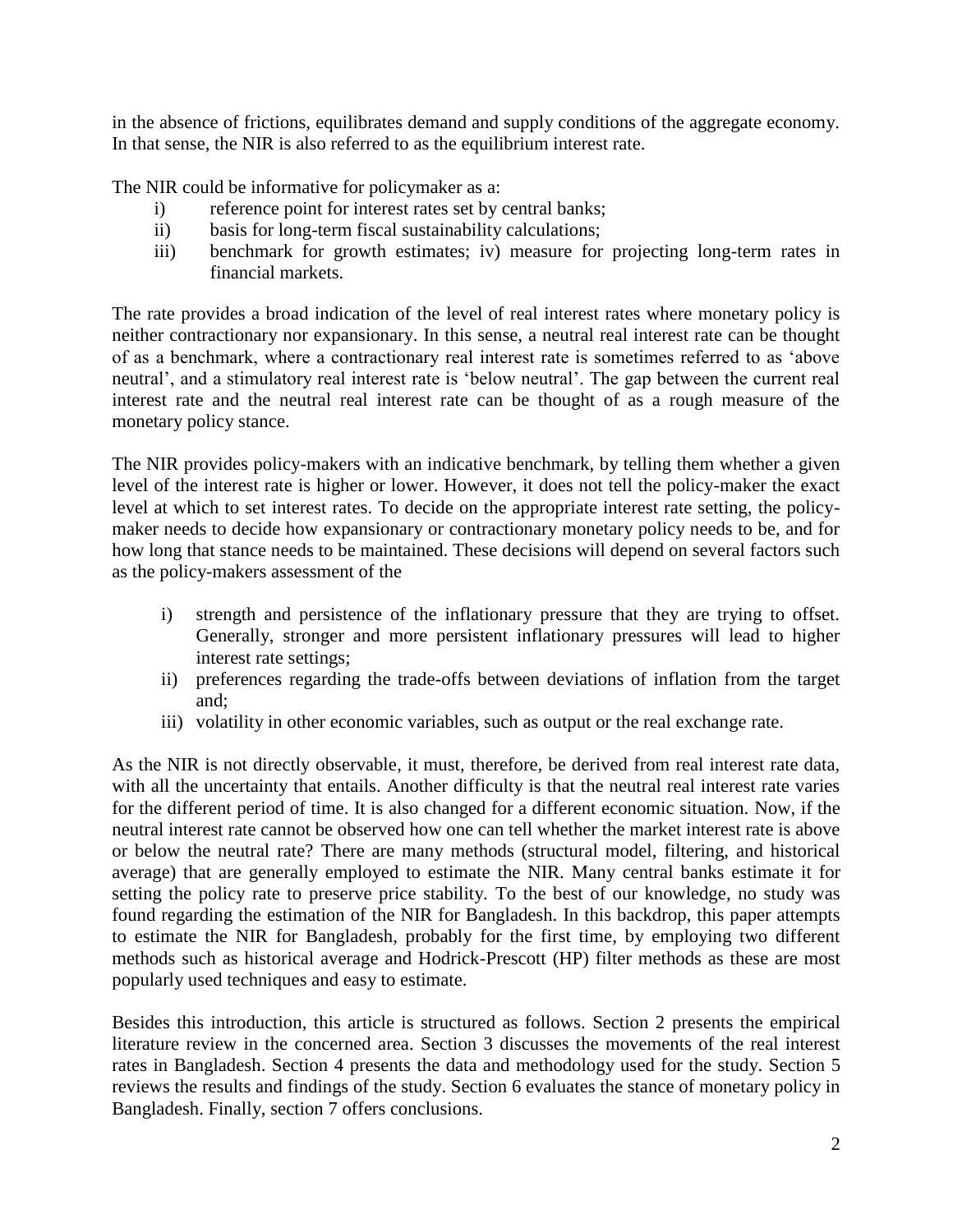# **2. The Empirical Literature Review**

Naturally, monetary policymakers should have a deep interest in the level of the natural interest rate because it presents a guidepost as to whether the monetary policy is too tight or too loose, just as in Wicksell's (1907) original view. The problem is that the natural rate is fundamentally unobservable. It is a hypothetical construct that cannot be measured directly. Instead, to get a sense of where the natural rate is, economists have employed various empirical methods that attempt to derive the natural rate from actual data.

In the literature, four approaches are commonly used to estimate the NIR.

- The First approach is to extract the natural rate as the long-run trend of a real rate time series (Hamilton et al.  $(2015)$ );
- the second approach is to use a small scale semi-structural model of the economy and with the help of the Kalman filter jointly extract both short-term shocks and longterm trends (Laubach and Williams (2003; 2016));
- the third approach uses a medium-scale DSGE model where the natural rate is the rate that would prevail if prices and wages were flexible (Barsky et al. (2014), Del Negro et al. (2017), Cúrdia et al. (2015));
- the fourth approach is to use information from financial markets (from the yield curve) to estimate the level of the natural rate of interest.

Laubach & Williams (2003; 2016) use their model on quarterly U.S. data over the period 1961:1 to 2000:4, and jointly estimate the U.S. natural rate of interest, its potential output and trend growth rate. The authors find a substantial variation in the U.S. neutral rate in the period analyzed. For instance, the rate found for the 2000 was of 3%. The list of articles that make a similar estimation shows that the natural rate of interest for advanced economies is on average 2.5% and around 5% for emerging market economies (Table 1). H.K. Behera et.al (2015) apply the Kalman Filter approach on quarterly Indian data over the period 1996:2 to 2015:1, found the neutral interest rate of India for the period Q4of 2014-15 lies between 1.6 percent to 1.8 percent.

| Table 1: Neutral Real Interest Rate of different Countries: Survey of Articles |             |                            |        |                     |  |  |  |  |
|--------------------------------------------------------------------------------|-------------|----------------------------|--------|---------------------|--|--|--|--|
| Author/ $s$                                                                    | Country     | Method                     | Period | Neutral Rate $(\%)$ |  |  |  |  |
| <b>ADVANCED ECONOMIES</b>                                                      |             |                            |        |                     |  |  |  |  |
| Laubach & Williams (2003)                                                      | <b>USA</b>  | Kalman Filter              | 2002   | 3.0                 |  |  |  |  |
| Crespo-Cuaresma et al. (2004)                                                  | Euro Area   | Cycle-Trend Decomposition  | 2002   | $1.5 - 2.0$         |  |  |  |  |
| Lam & Tkacz (2004)                                                             | Canada      | <b>DSGE</b>                | 2002   | $1.25 - 2.0$        |  |  |  |  |
| Basdevant et al. (2004)                                                        | New Zealand | Kalman Filter              | 2003   | 3.12                |  |  |  |  |
| Garnier & Wilhelmsen (2005)                                                    | Euro Area   | Kalman Filter              | 2004   | 2.0                 |  |  |  |  |
| Clark & Kozicki (2005)                                                         | <b>USA</b>  | Kalman Filter              | 2005   | 2.5                 |  |  |  |  |
| Amato (2005)                                                                   | <b>USA</b>  | Time-Varying Parameter     | 2004   | 3.0                 |  |  |  |  |
|                                                                                | UK.         |                            | 2004   | 4.0                 |  |  |  |  |
|                                                                                | Germany     |                            | 2004   | 2.75                |  |  |  |  |
| Mésonnier & Renne (2007)                                                       | France      | Kalman Filter              | 2002   | 1.5                 |  |  |  |  |
| Bernhardsen & Gerdrup (2007)                                                   | Norway      | Kalman Filter, Taylor Rule | 2007   | 2.5                 |  |  |  |  |
| <b>EMERGING ECONOMIES</b>                                                      |             |                            |        |                     |  |  |  |  |
| Brzoza-Brezezina (2004)                                                        | Poland      | SVAR, Kalman Filter        | 2003   | 4.0                 |  |  |  |  |
| Humala & Rodríguez (2009)                                                      | Peru        | Kalman Filter              | 2008   | 8.0                 |  |  |  |  |
| Öğünç & Batmaz $(2011)$                                                        | Turkey      | Kalman Filter              | 2006   | 7.5                 |  |  |  |  |
| Behera, Pattanaik & Kavediya (2015)                                            | India       | Kalman Filter              | 2015   | $1.6 - 1.8$         |  |  |  |  |

**Table 1: Neutral Real Interest Rate of different Countries: Survey of Articles**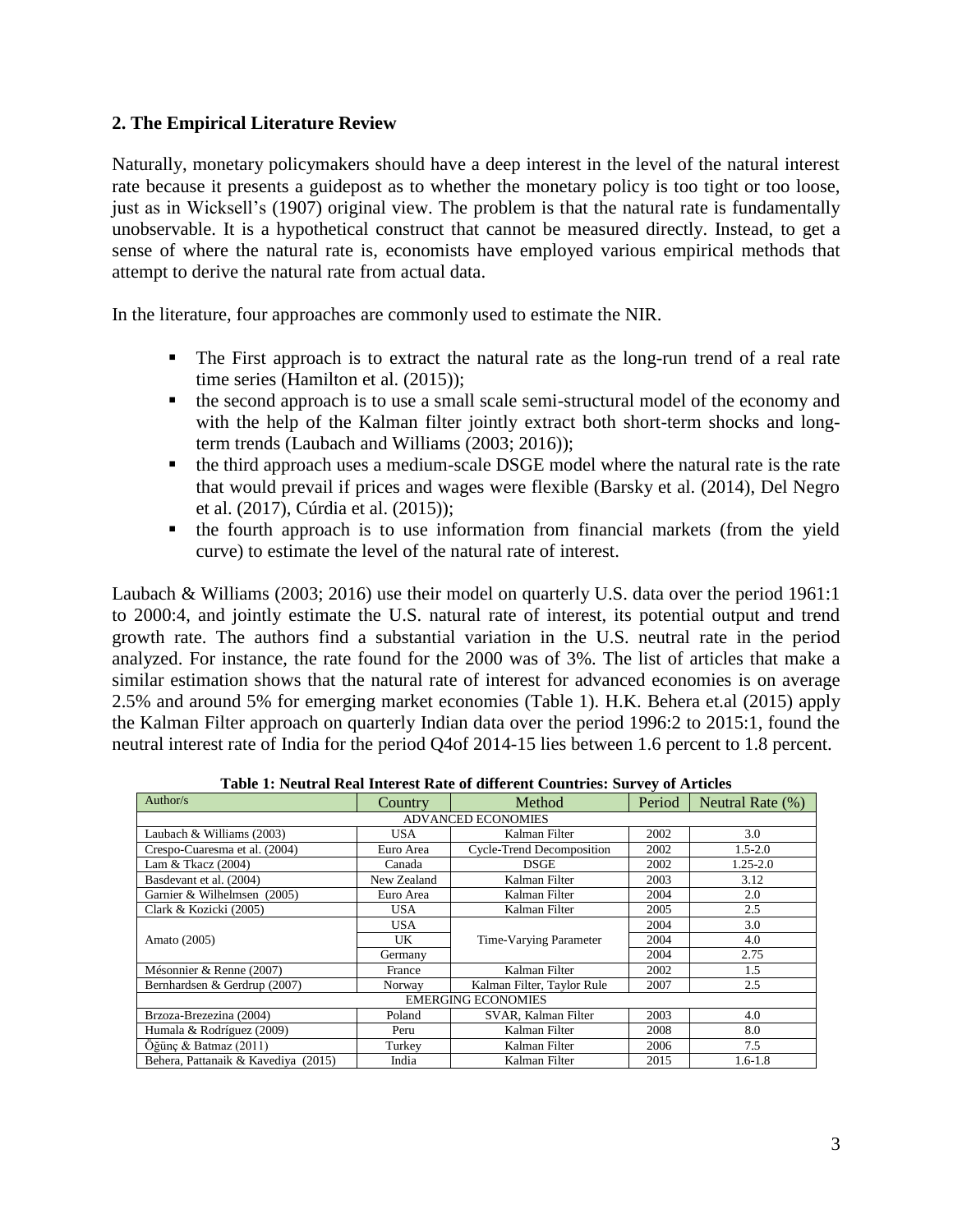Table-1 shows that the highest NIR of 2008 is 8 percent for Peru. The lowest NIR of 2002 is 1.25-2.0 percent for Canada. It also shows that all neutral rates were a positive number.

In a recent paper, [Jim Hamilton](http://econweb.ucsd.edu/~jhamilto/USMPF_2015.pdf) et al. (2015) use moving averages of the actual real rate of interest over a relatively long period of time as a proxy for the natural rate of interest. The measure is very useful to understand low-frequency changes in the actual real rate of interest. L. Thomas A. and M. Christian (2015) argued that the average of the real interest rate can be used as a proxy of neutral rate where the determinants of the neutral rate are constant over time.

## **3. Movement of Real Interest Rates in Bangladesh**

The NIR must be extracted from the observed real interest rate data. Towards estimating the NIR the focus should be on the behavior of the real interest rate, defined as the nominal short-term rate minus inflation. From chart-1 it is evident that real interest rates of instruments such as repo, 91-day treasury bill, 30-day Bangladesh Bank bill and call money have declined mostly from July 2006 to June 2011 with some volatility. During July 2006 to December 2011, particularly after the global crisis, the average real interest rates of 91-day treasury bill, repo and call money were -2.29 percent, -0.80 percent, and -0.09 percent respectively, reflecting the easy monetary policy stance and accommodative fiscal stimulus. From January 2012 these rates started to move upward. The average real interest rates of repo, 91-day treasury bill and call money were 0.81 percent, 0.12 percent and 0.35 percent respectively during January 2012 and June 2018.

Chart -2 shows the real bank deposit rate was also negative from July 06 to December 2011 with some fluctuation. During the period, the average real interest rate on bank deposit was -1.46 percent. From January 2012 the real bank deposit rate started to become positive, the average rate was 0.56 percent between January 2012 and June 2018. On the other hand, the bank lending rate was positive throughout the whole period of July 2006 to June 2018. It appears that the real rates were negative when inflationary pressure was high and the real rates became positive when inflationary pressure moderated.

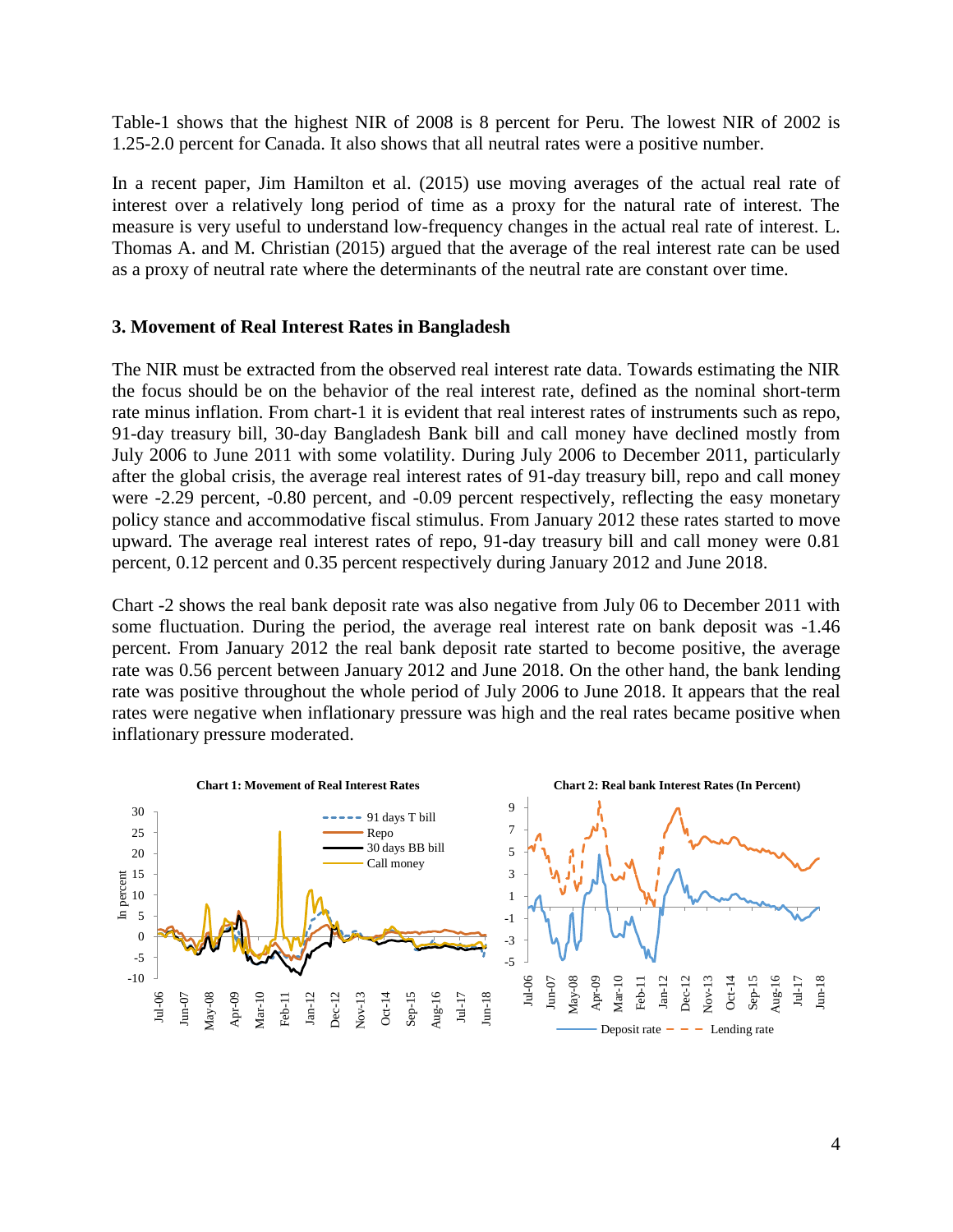# **4. Data and Methodology**

To estimate the NIR for Bangladesh, the paper considers real interest rates of different instruments (repo, reverse repo, 30-day Bangladesh Bank bill, 91-day treasury bill, call money, bank deposit, bank lending, 5-year treasury bonds and 10-year treasury bonds) for the period of July 2006 to June 2018. The NIR is associated with the real interest rate. All NIR is a real interest rate but all real interest rates are not neutral. The interest rates that are prevailing in the banking systems are in nominal terms. So, the paper at first converts the observed nominal interest rates of different instruments to real interest rates by subtracting the inflation (point-topoint) from the respective nominal interest rates. There is no straightforward technique to estimate the NIR. Different methods such as structural model, filtering and historical average are generally employed to estimate the NIR. This paper estimates the NIR by applying historical average and filtering methods.

In order to estimate the NIR for all the relevant real interest rates (91-day treasury bill, repo, reverse repo, 30-days Bangladesh Bank bill, call money rate and bank deposit rate, bank lending rate, 5-year and 10-year treasury bonds), the paper divide the whole sample period into two subsample such as:

i) July 2006 to December 2011 and

ii) January 2012 to June 2018

based on negative and positive mean as shown in Chart-7. It is seen from chart-7. The mean of the different real interest rates (inflation-adjusted) are quite different and diverse across the different sample period. For example, during July 2006-December 2011, mean of the real repo and deposit interest rates are negative while they are positive from January 2012 to June 2018.

The estimated NIRs for different countries are shown in Table-1. The most notable finding from the survey of articles is that the estimates of the natural interest rates never turn negative. So the estimated neutral interest rate should be any positive number. Moreover, the report of the expert committee to review and strengthen the monetary policy framework for India has recommended adoption of a simple policy rule defined in terms of a real policy rate which should be positive, on average, when inflation exceeds the inflation target, and the Monetary Policy Committee (MPC) should decide the magnitude by which it may be positive. This finding is qualitatively in line with the findings of Laubach and Williams (2003), who also find a positive natural interest rate.

Chart-3 shows that the average real interest rates of all the variables (except lending rate) were negative within July 2006 and December 2011. On the other hand, it is found that during January 2012 to June 2018 the average real interest rates of repo, call money, deposit and lending rates were positive. Thus, the paper considers the positive variables i.e. repo, call money, deposit and lending rates for the period from January 2012 to June 2018 to estimate the NIR for Bangladesh. For estimating the NIR using the historical average method, the average of the positive real interest rates of repo, call money rate, bank deposit, bank lending rates over a business cycle have been considered. The average would, therefore, give us an estimate of the NIR for respective instruments.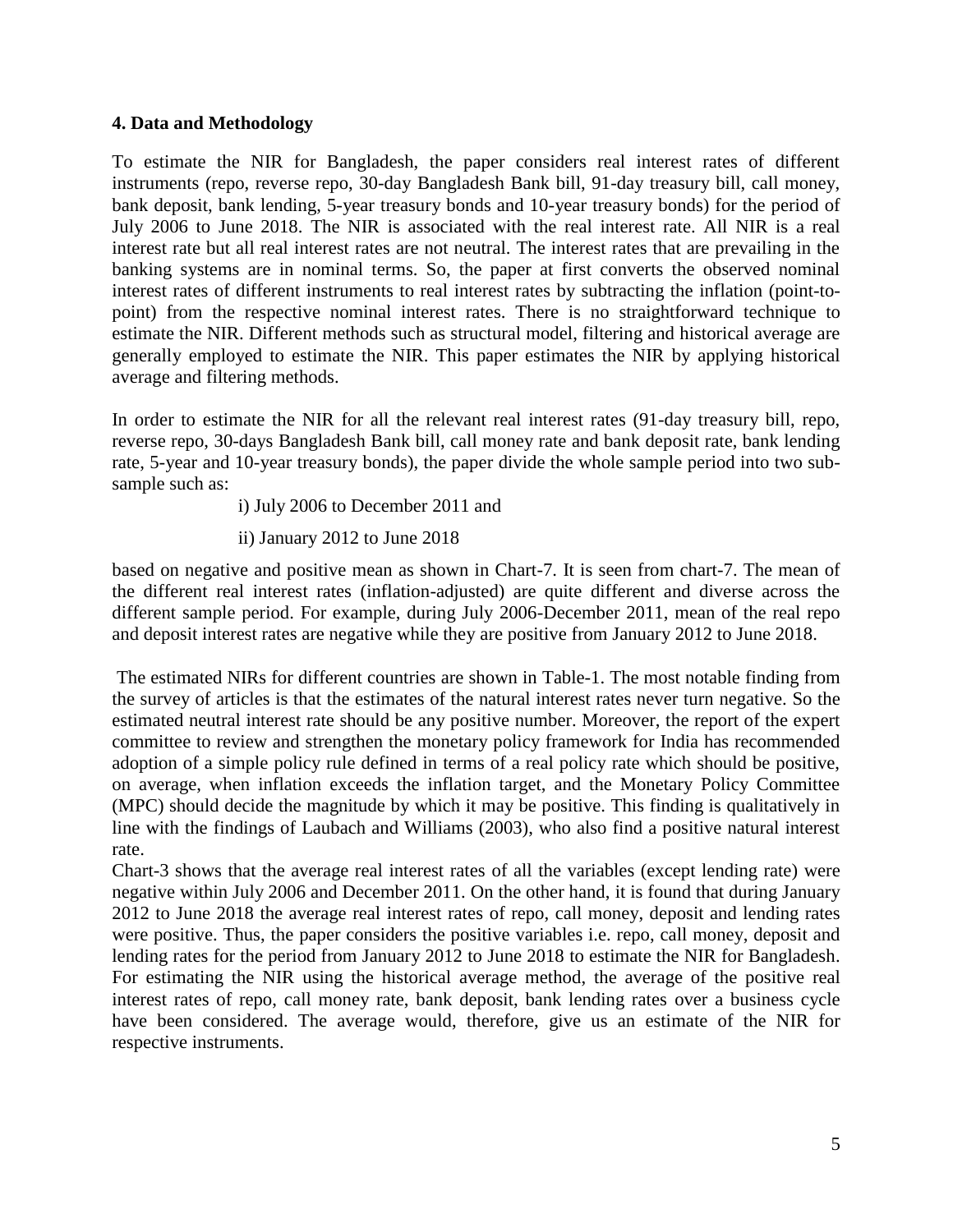Another simple method often applied for assessing the changing level of the neutral rate is the use of univariate filters for extracting the trend from the real interest rate. In this paper, Hodrik-Prescott (HP) filter is applied to different real interest rates.

## **5. Results and Findings**

#### *5.1 Historical Averaging Method:*

To estimate the NIR by the historical average method the paper first compute the cycle-specific mean of the real interest rates of repo, Call money, bank deposits and Lending rate. The chart 4-7 show that the cycle mean for repo varies from 0.94 percent to 2.87, for call money rate the cycle mean varies from 1.75 percent to 2.36 percent, for bank deposits the cycle mean varies from 0.90 percent to 1.86 percent and for lending it varies from 4.79 percent to 5.51 percent.



| Table 2: Estimated Neutral Interest Rate (%) |  |  |  |
|----------------------------------------------|--|--|--|
|----------------------------------------------|--|--|--|

| Name of Variable    | <b>Historical Average</b> | HP Filter |
|---------------------|---------------------------|-----------|
| Repo                | 0.94-2.87                 | 0.76      |
| Call Money          | 1.75-2.36                 | $-2.13$   |
| <b>Bank Deposit</b> | $0.90 - 1.86$             | $-0.59$   |
| <b>Bank Lending</b> | 4.79-5.51                 | 3.77      |

Source: Estimate of the authors.

## **5. Results and Findings**

#### *5.1 Historical Averaging Method:*

To estimate the NIR by the historical average method the paper first compute the cycle-specific mean of the real interest rates of repo, Call money, bank deposits and Lending rate. The chart 3-6 show that the cycle mean for repo varies from 0.94 percent to 2.87, for call money rate the cycle mean varies from 1.75 percent to 2.36 percent, for bank deposits the cycle mean varies from 0.90 percent to 1.86 percent and for lending it varies from 4.79 percent to 5.51 percent.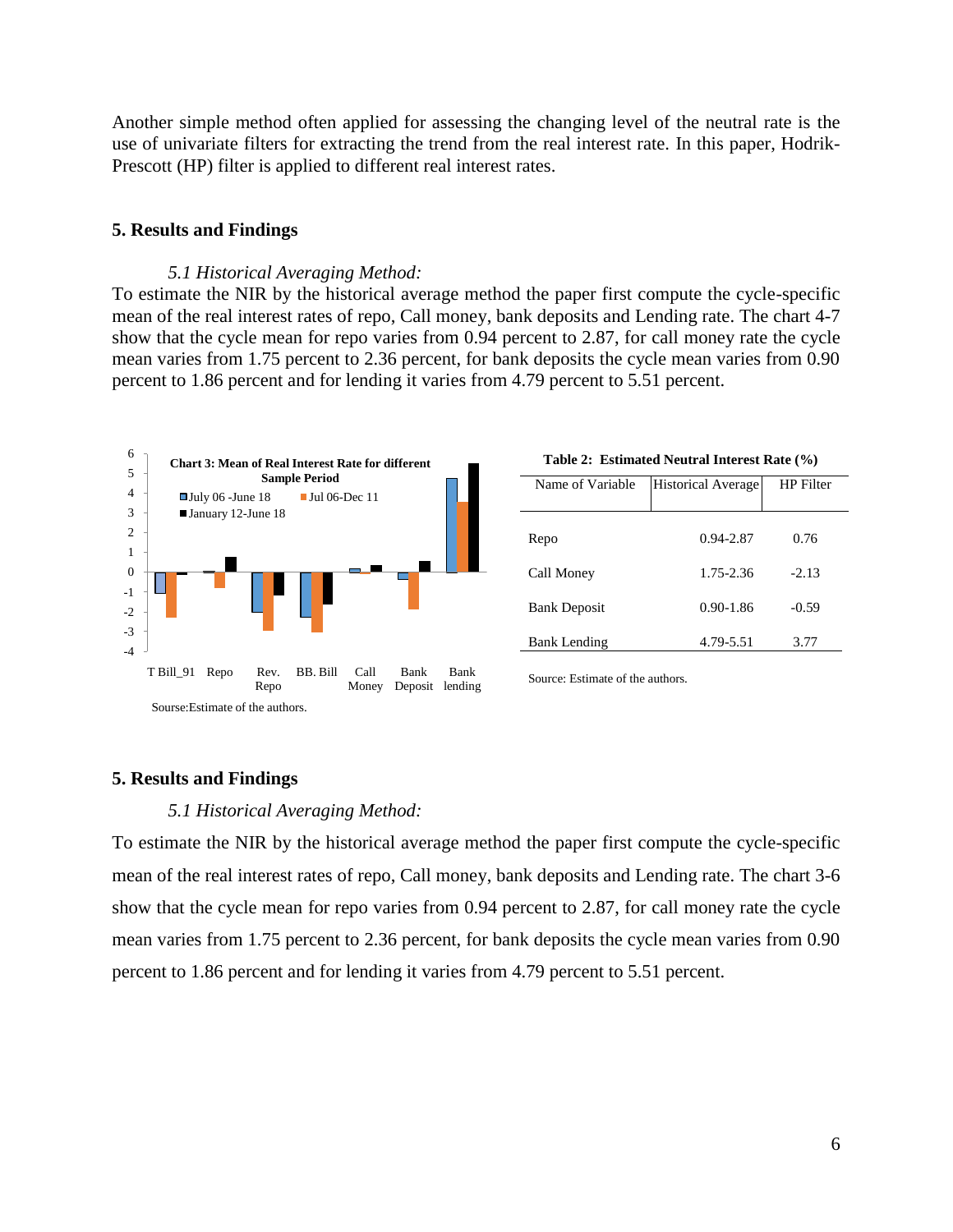

#### *5.2 HP method:*

Hodrik-Prescott (HP) filtering method applied on real interest rates of different instruments (repo, call money, deposit and lending) are presented in Table-2 and chart 8-11. All of the rates show a similar pattern. NIR for Repo, was -1.32 percent in January 2012 and 0.76 percent in June 2018. Call money neutral rate was -1.74 percent in January 2012 and -2.13 percent in June 2018. Bank deposit neutral rate was -0.48 percent in January 2012 and -0.59 percent in June 2018. Bank Lending neutral rate was 4.78 percent in January 2012 and 3.77 percent in June 2018.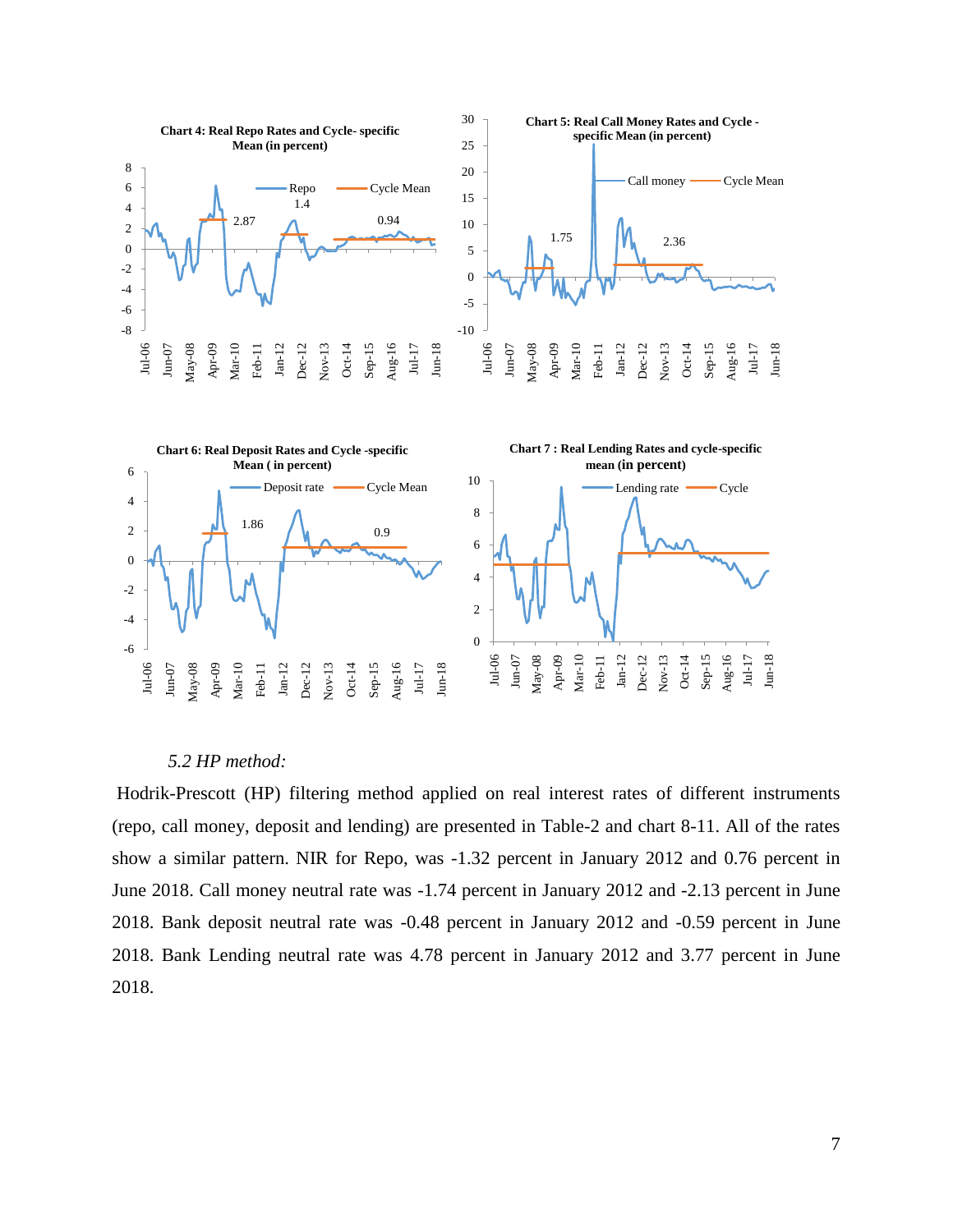

## **6. Evaluating the Stance of Monetary Policy in Bangladesh**

Each of the variables, (repo, call money, deposit, and lending) is associated with different neutral interest rate. Among these, the choice of interest rate to evaluate the stance of monetary policy depends upon which interest rate is used as a policy rate. There are cross country differences in what is used as the policy interest rates. Bangladesh Bank considers repo as the policy interest rates. So, the study focuses on the neutral repo interest rate and its divergence from the real repo rate to evaluate the stance of monetary policy.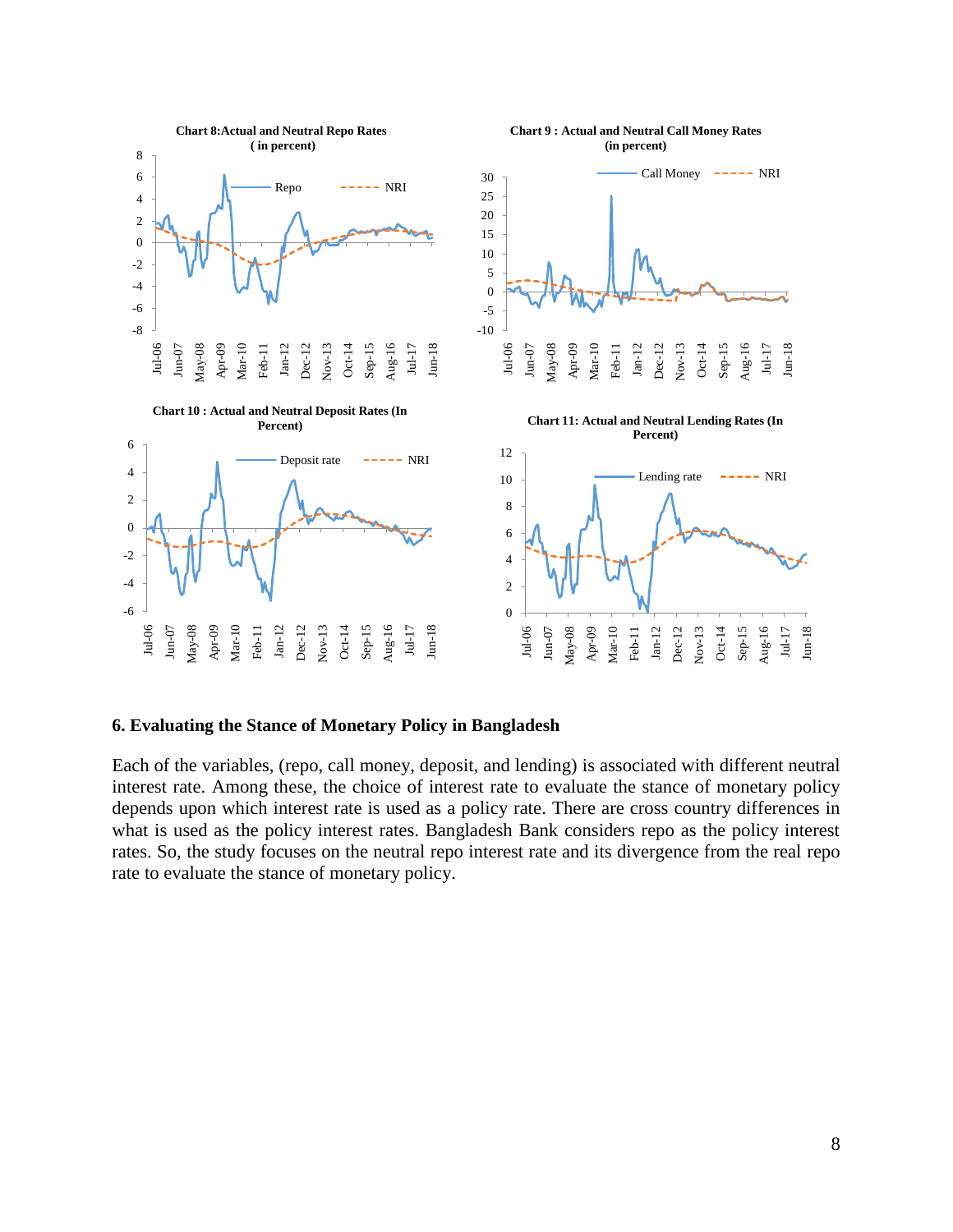

Chart-12 shows the interest rate gaps i.e., 24 months moving average real repo rate minus NIR estimated applying two alternative approaches, yield largely similar results. The interest rate gap narrowed, particularly for the last few years, displaying the preciseness of the two measures. Chart-13 presents the neutral repo rate estimated adopting two different statistical techniques against the 24 months moving average real repo rate to get an idea about the stance of monetary policy. Chart-13 shows that even the average real repo rate has some fluctuations; it is fairly consistent with the estimated NIR for repo and broadly following the movements of it. NIR for repo was increasing through FY15-16 because of the high demand for investment and average real repo rate track the neutral rate. The NIR was slowing down after FY17 because of the moderate demand for investment as a contagion effect of the global slowdown.

Moreover, both the estimates of NIR concur that the real repo rate has been below its natural counterpart for an extended period suggesting the accommodative stance of monetary policy pursued by Bangladesh Bank for the last five years. Especially, in the recent time (from the start of FY18) real repo rate came down below the NIR. This finding suggests that monetary policy has not been tight enough and the policy stance has remained accommodative in the recent period. With an accommodative policy stance, the most favourable information for the policymakers is that the monetary policy has the scope to higher repo rate to rein any inflationary pressures in the near future.

### **7. Conclusion**

The estimated results show that the monetary policy stance has remained accommodative, as the repo neutral rate remained below the average real repo rate for most of the period under review. Particularly in the recent period, the accommodative monetary policy stance of Bangladesh Bank is evident interest rate gap between neutral repo rate and the average real repo rate turn into negative. The low level of interest rates experienced in recent times is largely attributable to a reduction in the neutral rate of interest, which reflects cautious behavior on the part of households and firms. The monetary policy stance is very close to the neutral rate in the recent times which suggests that the monetary policy adopted by Bangladesh Bank has largely accommodated the decline in the neutral rate in order to mitigate the adverse effects of the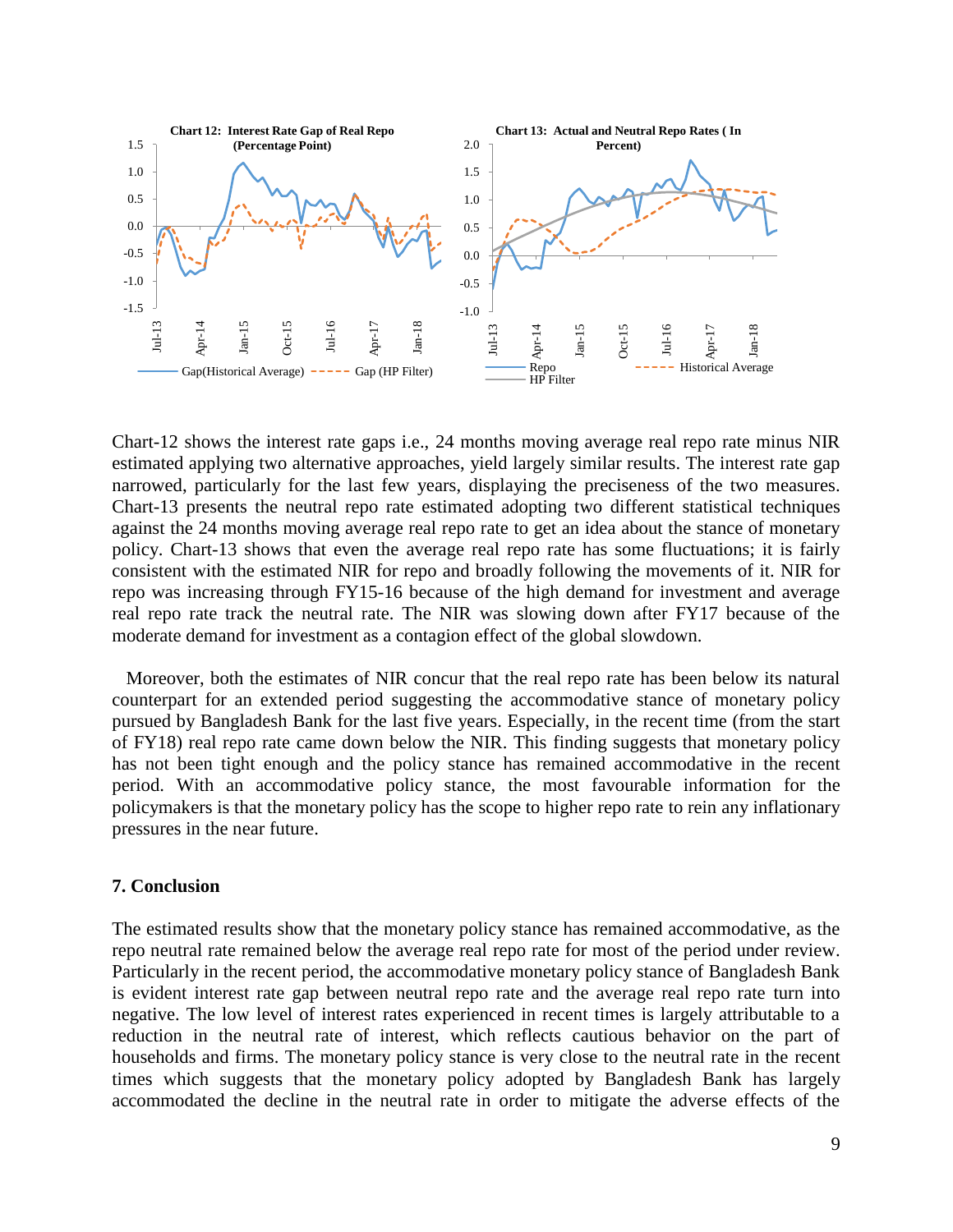financial crisis. The neutral rate of interest is falling in recent periods, so, lowering of the repo can be considered as consistent with the current economic situation. Looking ahead, the study expects the temporary headwinds on investment to abate, as the neutral rate to return closer to historical levels.